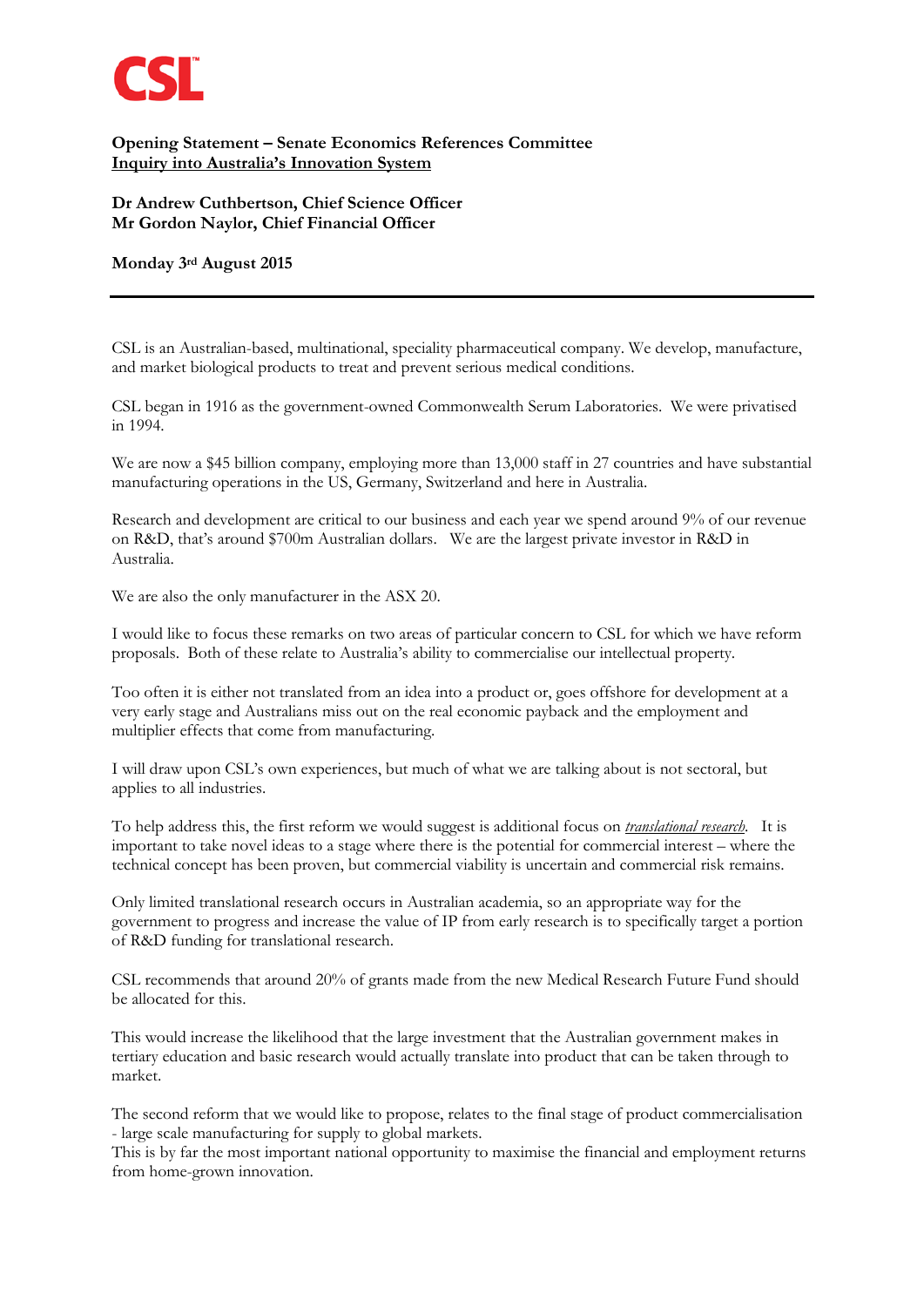

We think it's important to encourage 'advanced manufacturing' to develop in Australia on a significant scale. We characterise advanced manufacturing as the production of innovative products for global markets. This will typically involve highly paid, highly skilled staff and significant local multiplier effects that flow to the community.

Advanced manufacturing is suited to Australia but Australia is not - *currently* - an attractive place for advanced manufacturing.

And because of this, other countries are reaping many of the benefits of Australian research.

Global competition tends to require scale economies for cost effectiveness – especially important in capital intensive activities like manufacturing. This means that innovative products – which will often be appealing to global markets, must be manufactured at global scale often in a single or small number of large facilities. This increases the competition stakes.

Australian has a modest domestic market which means that it will rarely make sense to manufacture solely for national demand. Our physical distance from the major global markets is also something of a disadvantage, but, as logistics become more efficient and a proportionately lower part of the cost of goods, this is becoming less relevant.

The combination of these two industrial economics effects means that absent a strong drive to make Australia a more attractive location, we can expect that innovative manufacturing on our shores will continue to decline.

CSL's contribution to this debate is by way of a recent real-life example.

Last year, CSL needed to decide on a location for a new manufacturing facility to produce a family of innovative haemophilia products through biotechnology manufacturing methods. This will be a platform technology for CSL, with other products to come in the future.

The value of the initial capital investment will be around half a billion US dollars and the economic value created to the local community will be roughly equivalent to what CSL contributes to Australia today.

A significant proportion of the R&D and scientific proof of concept work was done in Australia.

After a very thorough evaluation of all the global alternatives, including Australia, in a process that took almost a year, we decided to build the plant in Switzerland.

As you would expect, our review was thorough and we considered multiple criteria, including labour costs and productivity, availability of skilled resources, industrial relations and corporate tax and other governmental charges.

We are very comfortable with the decision in the interests of CSL shareholders (roughly 50% of whom are Australian domiciled), but it does raise questions about Australia's competitiveness for these projects.

Perceptions of our industrial relations environment and a generally high cost structure are unhelpful, but one of the most significant impediments to Australia's competitiveness, at least as a location for advanced manufacturing for export markets, is its high corporate tax rate. The relevant corporate tax rate for footloose projects is fully three times that of some other jurisdictions that are suitable targets for new investment.

CSL believes that Australia should introduce a very specific and highly targeted differential corporate tax rate of not more than 10% for new advanced manufacturing.